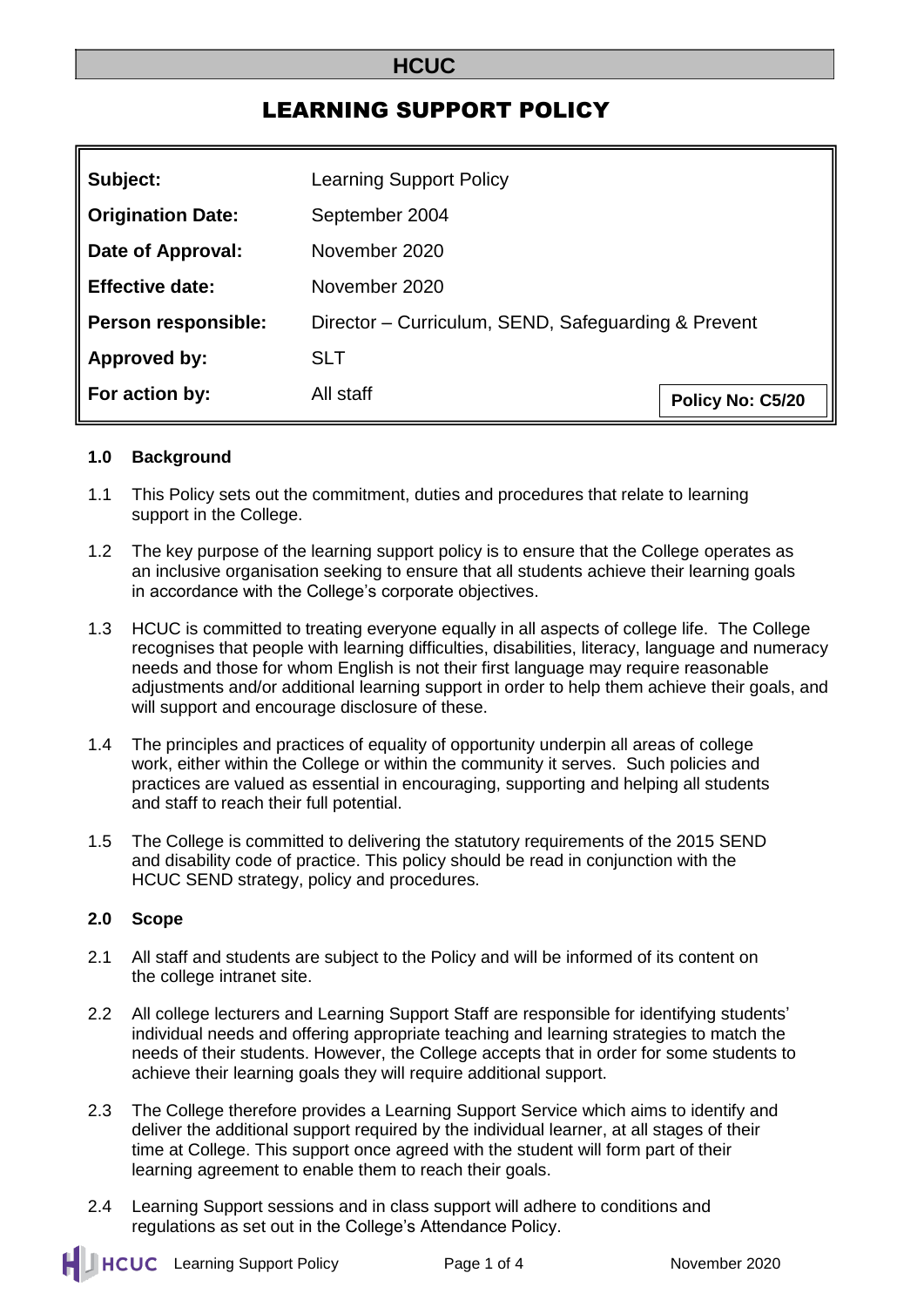### **3.0 Intent**

- 3.1 The intent of this Learning Support Policy is to ensure that;
- 3.1.1 Every student will have the opportunity to be referred or to refer themselves for initial assessment to ascertain whether learning support is needed to help them achieve all elements of their programme of study including an apprenticeship framework.
- 3.1.2 Every student who is referred to the Learning Support Service will receive an individual assessment of their additional support needs.
- 3.1.3 The Learning Support Service will provide relevant support wherever possible; within available resources, this could include individual support for a specific learning disability, communication support, support in class by a Learning Support Assistant, exam access arrangements/assessment concessions or assistive technology.
- 3.1.4 Support will be provided across a student's programme of study; however, it may vary for different aspects. For example, a student with high needs may require a higher ratio of individual support during a work experience placement or internship than is required in the classroom.

#### **4.0 Performance Standards**

*4.1 Pre-Entry and Induction. (Please refer to appendix A for the internal process)* To meet the requirements of the SEND Code of Practice the College has implemented a process to allow fair and equal access for all potential students to the wider college curriculum.

The Learning Support Service will:

- 4.1.1 Liaise with the Marketing, Guidance Service and Course Enquiries teams to ensure that information is provided to prospective students, and if appropriate their parents and carers, and other appropriate external agencies regarding the support available and assist them in making an informed choice about their college course, and to welcome disclosure.
- 4.1.2 Provide an assessment of Learning Support needs at pre-entry following identification of need by staff or by the student, parent/carer, school or other agency.
- 4.1.3 Provide the necessary support during the application, interview and admissions process where the student, parent/carer, school or other agency identifies a need.
- 4.1.4 Work with course lecturers/teams to encourage students to identify and discuss their needs during the recruitment process.
- 4.1.5 Request any relevant information and associated supporting evidence from internal and external bodies to assist in the assessment of the student's additional support needs. This will enable the associated Additional Learning Support (ALS) funding to be claimed from and monitored for Local Authorities. HE students who meet requirements can apply for DSA (Disabled Students' Allowance) – further details on how to apply can be viewed at [https://www.gov.uk/disabled-students-allowances-dsas.](https://www.gov.uk/disabled-students-allowances-dsas)
- 4.1.6 Administrate Education Health and Care Plan EHCP consultations according to the statutory guidelines in the SEND code of practice and seek to provide support to enrolled students with EHCPs in line with the outcomes listed within their plans.
- 4.1.7 Agree costs and contracts for High Needs learners with local authorities.
- 4.1.8 Analyse test results to ensure the most effective deployment of resources to meet learner needs.
- 4.1.9 Endeavour to make recommendations that are in the best interest of the student. If during the application process the College makes an assessment that it cannot meet the needs of a learner with an EHCP, or that the local authority will not fund support required, it will communicate this outcome with the local authority.

**LACUC** Learning Support Policy Page 2 of 4 November 2020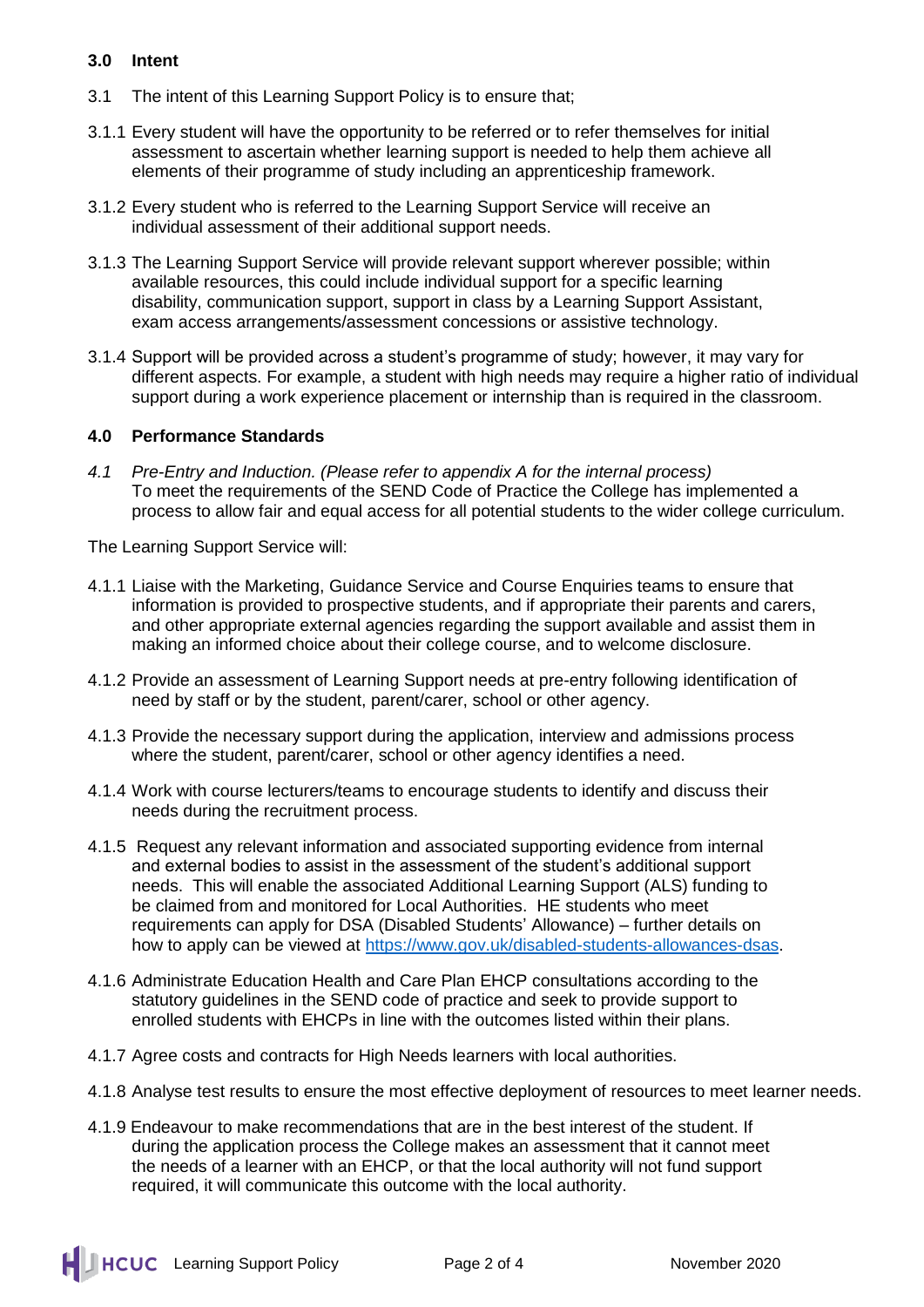### *4.2 On Programme*

- 4.2.1 Liaise with the local authority, the student and tutor to agree an appropriate programme of support to meet the needs within the available resources.
- 4.2.2 Where a student has an EHCP, provide support to meet the outcomes listed in the EHCP including as far as is reasonably possible the provision of specialist support or care
- 4.2.3 Offer feedback and advice to Course Teams as part of the programme of support.
- 4.2.4 Review the programme of support on a regular basis with the student and course tutor/lecturer.
- 4.2.5 Liaise as appropriate with external agencies and parents / carers.
- 4.2.6 Provide an annual review for all students with an EHCP in line with SEND Code of Practice.
- 4.2.7 Make recommendations with regard to special arrangements for examinations and liaise with the College Examinations Officer and Awarding Bodies.
- 4.2.8 The College will make all reasonable adjustments to ensure that all students with special needs and disabilities are able to access the college facilities.
- 4.2.9 To ensure that students with SEND are able to express their views and are fully involved in decisions which affect their education.
- 4.2.10To provide equal access to a broad and balanced curriculum. And where funding and reasonable adjustments allow to provide adaptive equipment and I.T to support the learner.
- 4.2.11To ensure if a student is in hospital or is absent through ill health the College will endeavour to support distance learning through sending work electronically where appropriate.

#### *4.3 Progression*

- 4.3.1 Together with the Careers team provide careers guidance and support to students to assist their progression within the College in liaison with academic and vocational course tutors.
- 4.3.2 Review support required to enable successful progression, including providing information for students that require an EHCP review or transition.
- 4.3.3 Liaise with the careers advisers, guidance service, and other agencies to assist students to progress from their college courses.

# **5.0 Quality Assurance**

- 5.1 The College will review on an annual basis, along with ethnicity and diversity Data, the performance of those learners receiving support, and put in appropriate remedial actions, where achievement gaps versus national benchmarks/college averages are identified.
- 5.2 Learning Support is evaluated as part of the College's quality assurance process, including graded observations of staff and service review.
- 5.3 The Learning Support Team will also undertake their own evaluation of their service with its users.
- 5.4 The procedures and outcomes of this Policy are reviewed by the Learning Support Team and an action plan for improvement is produced annually.
- 5.5 The Learning Support Team will be selected and trained to meet the increasingly diverse range of needs requiring support.
- 5.6 Learning support activities will be monitored and evaluated against these performance standards.

#### **6.0 Review and Consultation**

6.1 This Policy will be reviewed on a regular basis in accordance with legislative developments and the need for good practice.

# **7. General**

7.1 This Policy should not be read in isolation, but cross-referenced with all relevant College employment and student policies and relevant legislation.